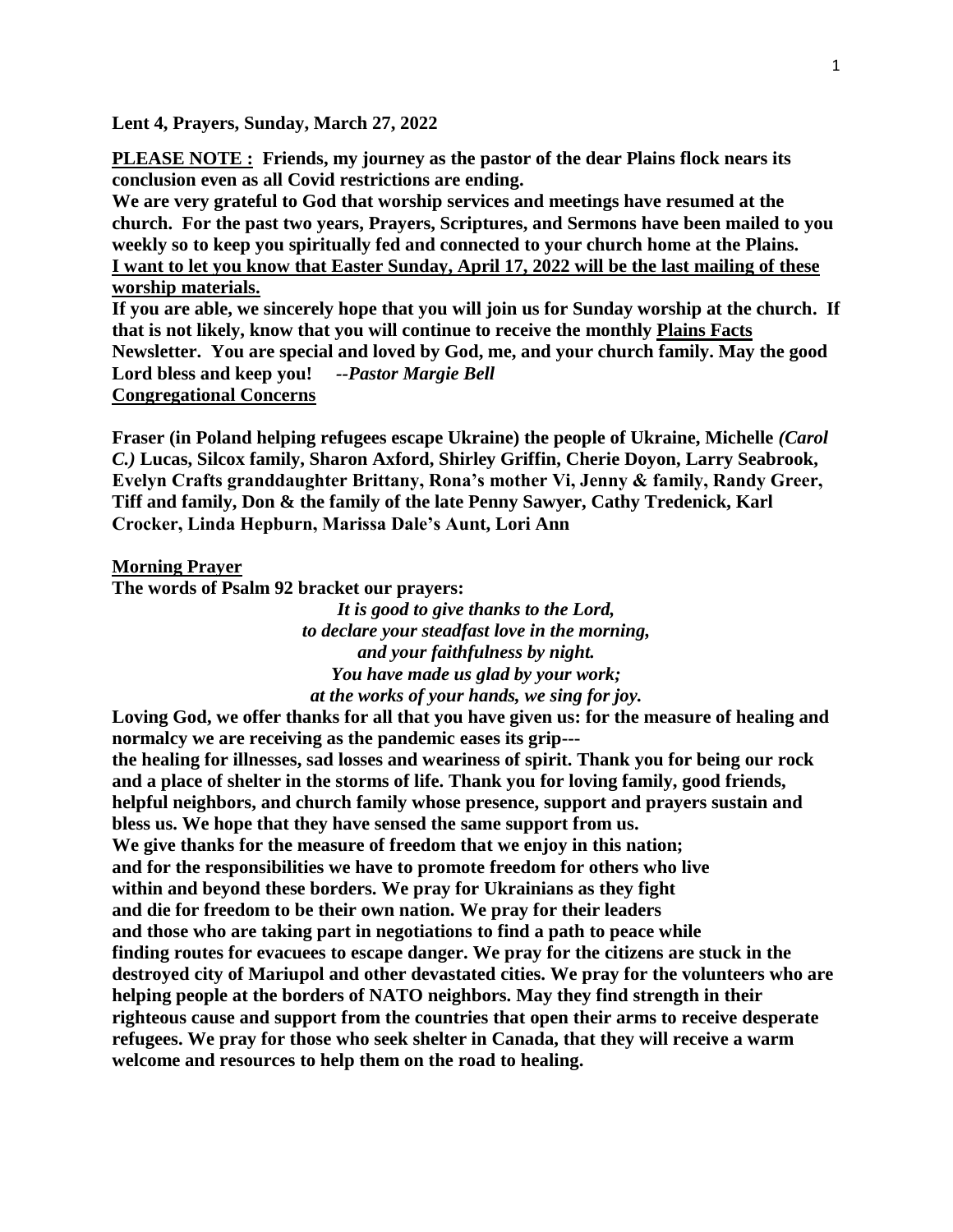**Thank you, God for our church and for the community which surrounds us, here. We lift up to you those named for prayer. God, you know their needs. You hear their prayers. You bend over them as they sigh in sorrow**

**or discomfort. In their time of weakness, give your strength. In their hour of doubting, give faith and hope. In their night of loneliness, send your Spirit dove. We think of the needs in St. Thomas and other places for affordable living spaces and mental health support. Grateful for all that we have, we know that many lack what they need. Help us to share our resources so that needs can be met and those feeling lost or forgotten will be welcomed and found. We pray for the Deacons, Search Committee and leaders of the church as we enter a time of pastoral change. Guide us O Thou Great Jehovah, as you have always done. May we sense your presence with us, leading, comforting, encouraging as we move forward into this next season of service.**

**As the psalmist prayed, so do we:**

*It is good to give thanks to the Lord, to declare your steadfast love in the morning, and your faithfulness by night. You have made us glad by your work; at the works of your hands, we sing for joy.* **Amen**

**Gospel Luke 15: 1-2; 11b-32**

**Now all the tax collectors and sinners were coming near to listen to him. <sup>2</sup>And the Pharisees and the scribes were grumbling and saying, "This fellow welcomes sinners and eats with them." <sup>11</sup>Then Jesus said, "There was a man who had two sons. <sup>12</sup>The younger of them said to his father, 'Father, give me the share of the property that will belong to me.' So he divided his property between them. <sup>13</sup>A few days later the younger son gathered all he had and traveled to a distant country, and there he squandered his property in dissolute living. <sup>14</sup>When he had spent everything, a severe famine took place throughout that country, and he began to be in need. <sup>15</sup>So he went and hired himself out to one of the citizens of that country, who sent him to his fields to feed the pigs. <sup>16</sup>He would gladly have filled himself with the pods that the pigs were eating; and no one gave him anything. <sup>17</sup>But when he came to himself he said, 'How many of my father's hired hands have bread enough and to spare, but here I am dying of hunger! <sup>18</sup>I will get up and go to my father, and I will say to him, "Father, I have sinned against heaven and before you; <sup>19</sup>I am no longer worthy to be called your son; treat me like one of your hired hands."' <sup>20</sup>So he set off and went to his father. But while he was still far off, his father saw him and was filled with compassion; he ran and put his arms around him and kissed him. <sup>21</sup>Then the son said to him, 'Father, I have sinned against heaven and before you; I am no longer worthy to be called your son.' <sup>22</sup>But the father said to his slaves, 'Quickly, bring out a robe—the best one—and put it on him; put a ring on his finger and sandals on his feet. <sup>23</sup>And get the fatted calf and kill it, and let us eat and celebrate; <sup>24</sup>for this son of mine was dead and is alive again; he was lost and is found!' And they began to celebrate. <sup>25</sup>"Now his elder son was in the field; and when he came and approached the house, he heard music and dancing. <sup>26</sup>He called one of the slaves and asked what was going on. <sup>27</sup>He replied, 'Your brother has come, and your father has killed the fatted calf, because he has got him back safe and sound.' <sup>28</sup>Then he became angry and refused to go in. His father came out and began to plead with him. <sup>29</sup>But he answered his father, 'Listen! For all these years I have**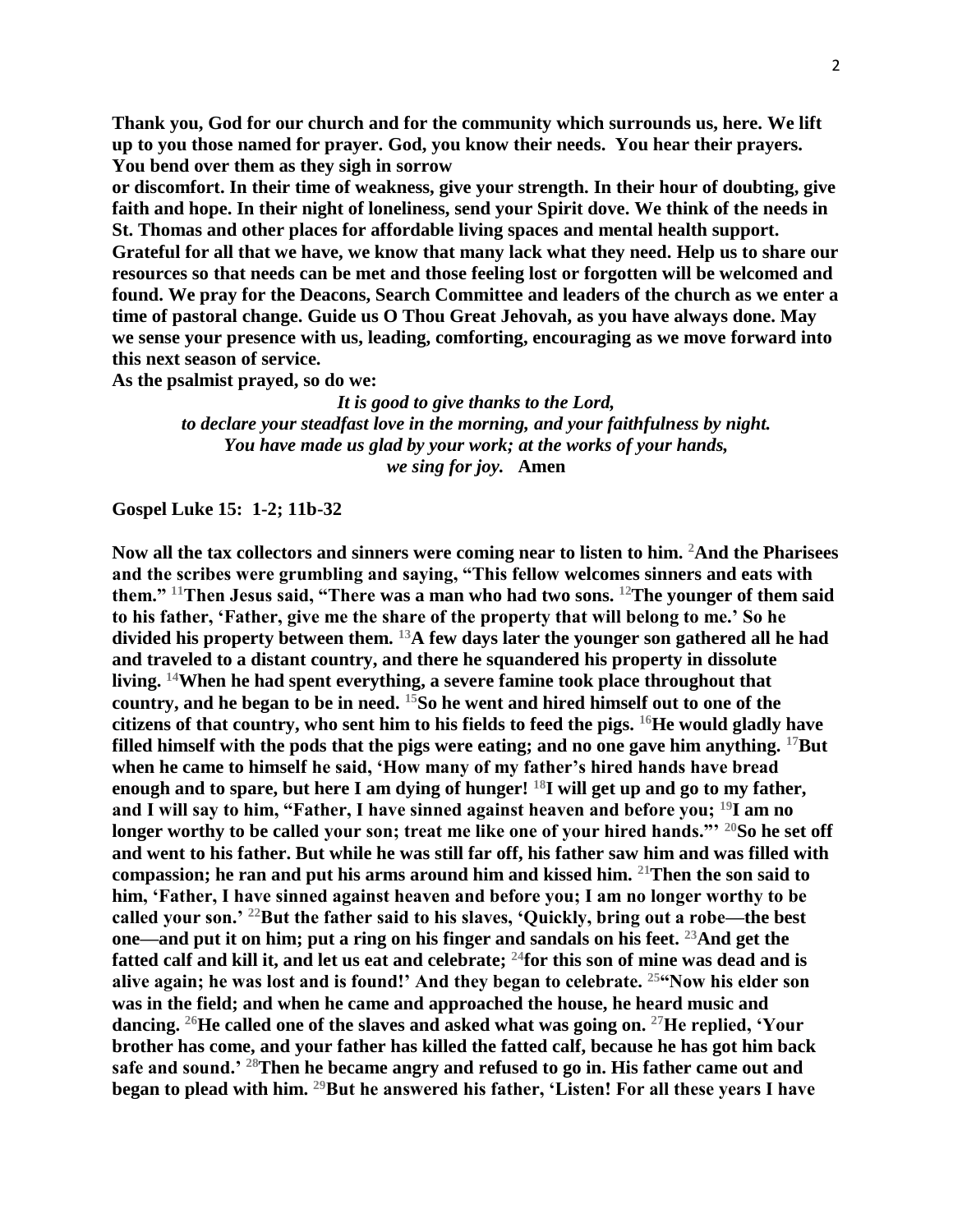**been working like a slave for you, and I have never disobeyed your command; yet you have never given me even a young goat so that I might celebrate with my friends. <sup>30</sup>But when this son of yours came back, who has devoured your property with prostitutes, you killed the fatted calf for him!' <sup>31</sup>Then the father said to him, 'Son, you are always with me, and all that is mine is yours. <sup>32</sup>But we had to celebrate and rejoice, because this brother of yours was dead and has come to life; he was lost and has been found.'"**

## **Sermon: JUST DESERTS**

**The parable of the Prodigal son is one of the best known of Jesus' parables. The reason for this, I expect, is because any and every generation of humans can relate to the family dynamics in this story. If you ever identified as the black sheep, or the self-absorbed teenager whose parents never understood you--- then maybe you identify with the younger brother. Or, maybe you were the older child appointed to supervise the younger ones. Did you sometimes resent having that responsibility? Did you fume when the younger kids got away with more than you were allowed when you were that age—Maybe then your sympathies are with the older brother. But if you've known both the agony and ecstasy of being a parent or guardian and seeing the children you've created or chosen make wrong choices or take the bumpiest roads--- then maybe your heart aches like the father in the story. If you ever lost sight of a loved one for a short time or for a long, long time---then maybe your heart breaks like the father. But then life, being what it is, may mean that at various times you have behaved in a way similar to each one of these characters--- which is probably why this parable remains current and REAL.**

**But what makes parables, like Jesus' parables not just known but powerful, are the meanings that live beneath the surface. Parables pull us into them and grab our hearts and turn our expectations upside down. Parables seldom end as we expect which tell us that the potential for discovering meaning in them are multifaceted, and limitless. As we set out to ponder the parable of the father and his children, we encounter a couple of road blocks that work against the perception that there are more truths to discover than we've already found. One road block is that the story is so familiar to us. We know how the story goes, so we don't pay close attention. As adults we do the opposite of children who memorize their story books and when adults try to skip over a page or paragraph, children rebel, demanding a redo, or they fill in the blanks themselves. Then the day comes when the grown -up child knows what comes next and quickly skips past it. like her parent did to her. After familiarity with the story line, the second road block is the title of the Parable. Titles are important. They are meant to draw attention, to help readers or watchers focus upon a main theme. Our pew Bibles title it as the Parable of the Prodigal and his Brother. Others title it as The Prodigal Son. These titles tell us to pay attention to the two brothers. But did Jesus mean for** *them* **to become the chief focus for this audience? And no where in the story does Jesus refer to anybody as a prodigal.**

**Who or what is a prodigal? Perhaps, you've come to understand prodigal to describe the young man's decision to repent of his debauched lifestyle and return home to his father. But the word 'prodigal' does not mean wayward or repentant. Prodigal means "wasteful, over-the-top extravagance." Certainly the word 'prodigal' describes the activity of the younger brother once he got out on this own and then went out on the town. "He squandered his property in dissolute living," says Jesus. He blew his wad, and ended up**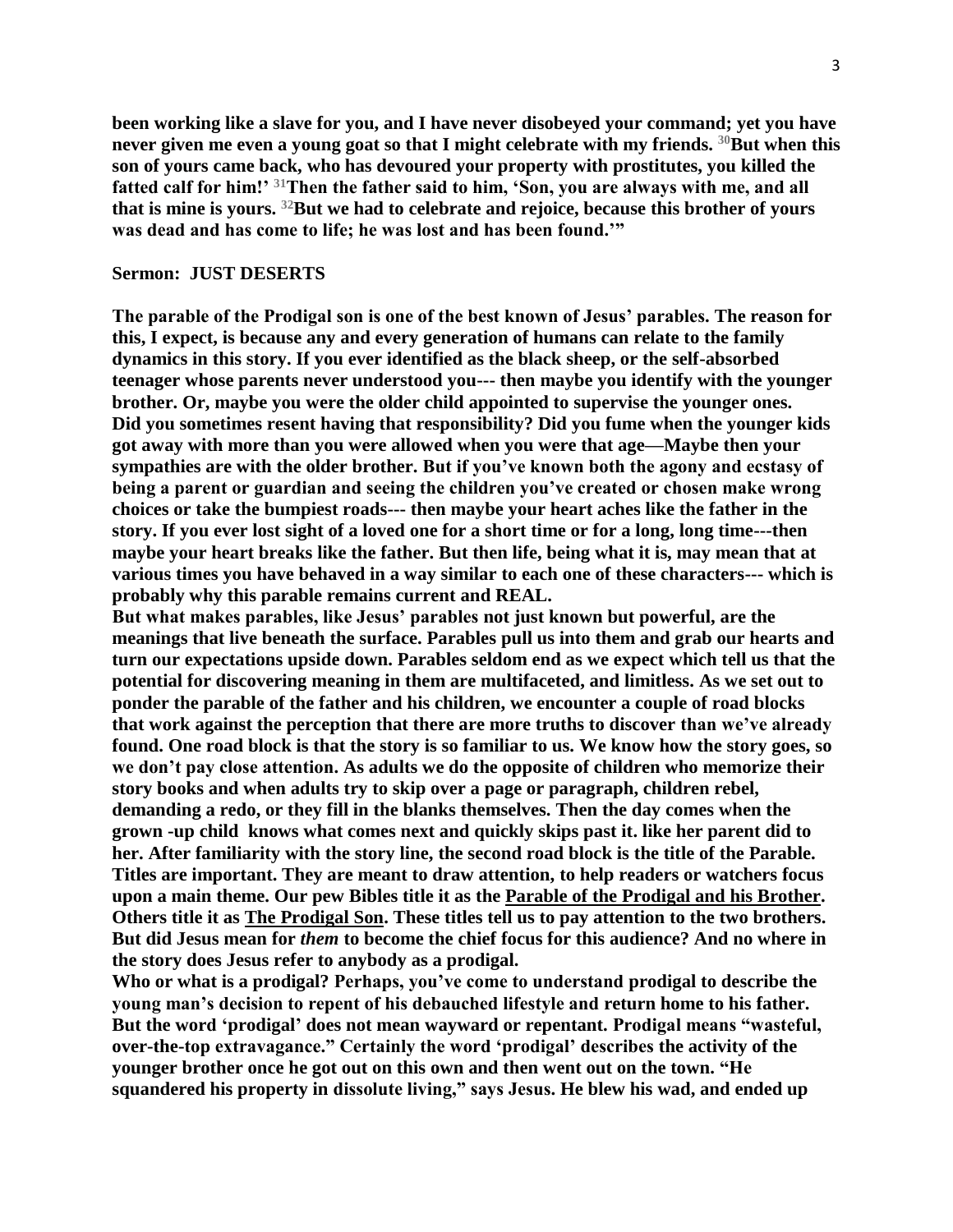**eating the pigs pods. Wasting precious resources on wine, women and song was prodigal. However, acting prodigally seems to have been an inherited trait. If anyone in this story is wastefully extravagant, and over the top in giving away money and resources, isn't the father most guilty? While the junior member in the family was definitely self-absorbed and wasteful, isn't that more or less normal for many young people? But how about their Dad? On at least four occasions in the span of this story, it appears that the father totally ignores the social conventions of the day and behaves in a decidedly prodigal way. First, when junior lands at his office door and demands his inheritance, good old dad gives in and provides it to him. Was dad insulted or terribly hurt that junior couldn't wait until his death to get his share? We're not told that he was. But if he was, he swallowed his hurt, sold off a third of his acreage to a neighbor and presented a sizeable wad of cash over to his youngest. Thinking that he had hit the jackpot, the youngster packed his bags, jumped on his donkey and pursued his adventures in a far away big city. We don't know how long it took for that lad to squander, that is, to prodigalize his wealth. What we do know, is that every day that he was gone, his father anxiously watched the road, longing, hoping, praying for his son's return.**

**Then one morning, after he spent months, or years gazing down the road, the father caught sight of a dark figure against the pale pink gold of the horizon. His heart leapt in his chest, and even though his child was too far away to be identified dad knew, he** *knew* **that his boy was home. And defying social conventions again, for it was seen to be undignified for an elder to be seen running down a public road he hiked up his skirts anyway, and he ran! He ran and ran and ran until he could not run any further. He staggered to a stop to catch his breath as his son approached. Then as the lad opened his mouth to give his well-rehearsed speech about not deserving to be his son, his skinny, dehydrated frame became engulfed in the massive folds of his father's cloak. His face streaked with dust and despair was bathed by tears – the tears of his dad, sobbing out his relief and joy.**

**The third social convention that the father disregarded was to throw a huge welcome home party for his disgraced son. News had gotten around the community about the younger man's misbehavior and disregard of his father's dignity and property. The townsfolk were ready and able to dispense some pretty ugly punishment if the patriarch of the family gave the word to react harshly against him. But instead, the only word the community received was a party invite. They were to come and celebrate the return, not of a black sheep, but a lost sheep—'for the son who was dead is alive, he was lost and now is found!'**

**The final social convention that the father ignored was when he left the party that he was hosting for his guests. He walked out from the building and went out into the field that lay behind the outbuildings. He searched, with his lantern held above his head, for his eldest son, who had not yet made an appearance at the party. Dad could have just ordered his first-born to grow up and return to the house. After all the eldest was dishonoring their guests by refusing to show them hospitality. But the Father didn't try either of these methods. Instead, the father shared the same kind of extravagant, wasteful love towards his first born. He was prodigal in the way he risked insulting his guests by leaving them to their own devices as he left them to seek out his eldest son. He was prodigal in the way he stayed to listen to the young man's complaints which were directed at this fathering decisions. Admittedly we would say, the elder brother's gripes were understandable….**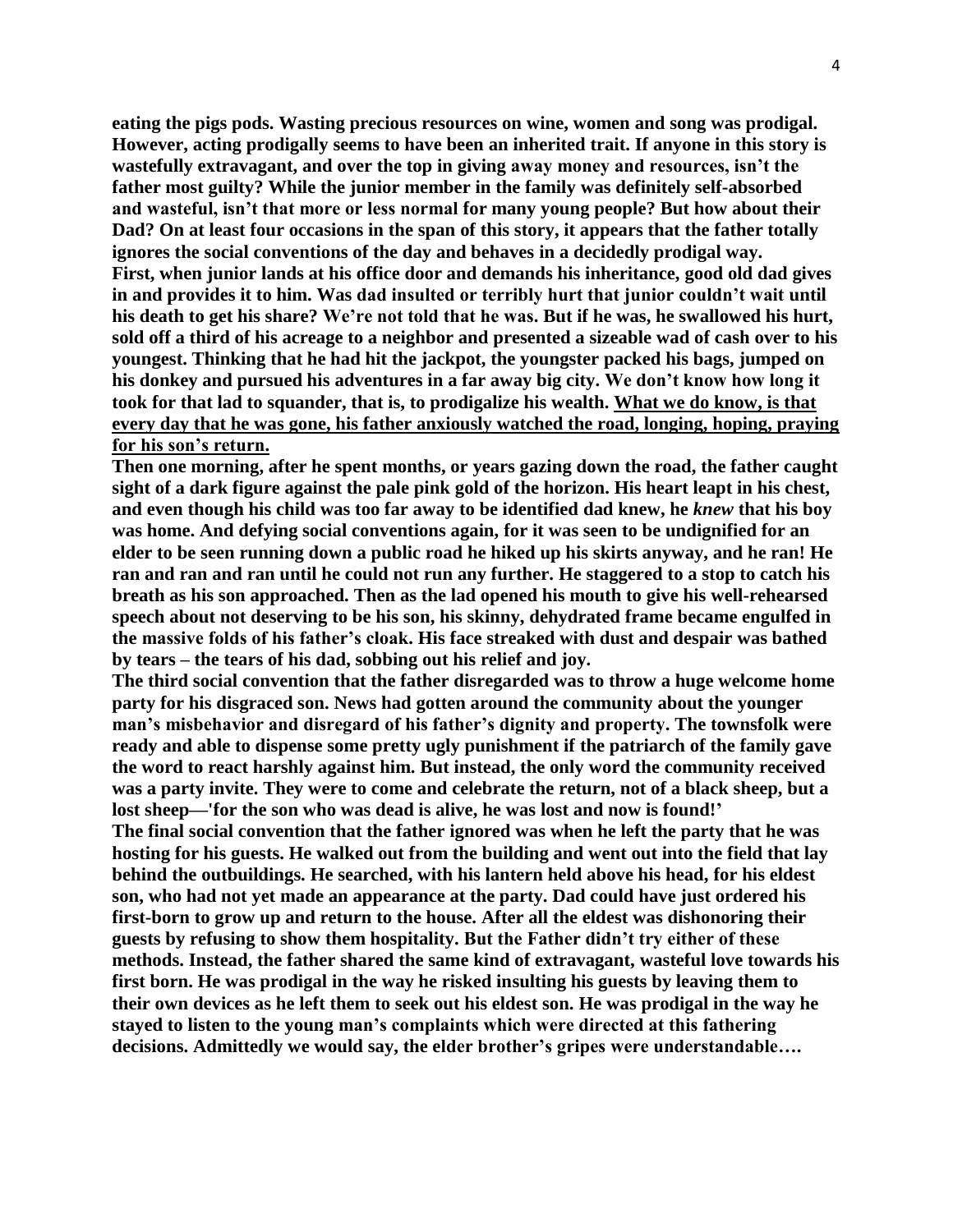*"I've been a good son but you never gave me a party! I've stayed home like I should have while this son of yours threw your money away on wine, women and song. And then he's treated like he's a returning hero!"*

**Did the older brother have a point? Sure. The younger brother was not getting his big brother or the neighbors believed was his just deserts. "Just deserts" is an old-fashioned phrase that means getting the punishment or outcome you deserve. The Old Testament's version of "just deserts" is that law that says, "An eye for an eye and a tooth for a tooth." So the** *just deserts* **of Jesus' day allowed for one's neighbors to beat up anyone who brought a bad name or disgrace to their family and community. Or just deserts for the youngest brother might have been ordering servants to throw him off the property. Or, best case scenario-- at least as the prodigal brat imagined it, his Dad would agree to keeping him on as one of his servants. To the sulking big brother, any one of these expressions of giving his wayward brother his just deserts was preferable to throwing the jerk a party! Meanwhile, as the elder boy griped and swore, and cried, his father listened. And then, true to character this self-less, loving- at- all- costs parent replied to his entitled son: "My son, all that I have,** *all* **that I have, is yours." But we** *had* **to celebrate and rejoice because** *your* **brother who was dead to us is alive.** *Your* **brother who was lost, has been found!" WOW! Such indulgent, wasteful, over the top love. A prodigal love. Like parables often do, this one remains open ended. We do not learn if the elder brother chose to return to the house or whether he stayed in the barn. We don't know if he ever found the grace to forgive his brother. We don't know if the younger man stayed home to help manage the farm. The only character in this story that could be trusted to remain consistently loving and prodigal in his grace and forgiveness was their father. We remember that Jesus told this parable in the context of the religious elite who complaining and criticized Jesus' for welcoming sinners and eating with them. If the Father in the parable represented God, and the young rebel represented sinners, and the elder son represented the religious elite, then the parable's meaning was clear: God loves all his children desperately and beyond belief and will do** *anything, anything* **to bring them home to God's loving heart. God even went as far as sending Jesus, his one and only begotten Son to seek and save the lost.**

**Sometimes the lost are the ones who think they are not lost. Today, in some houses of worship there are Christians who say that their way to read the Bible is the right way and those who read it differently have lost their way. There are some Christians who believe that welcoming and affirming of LGBTQ+ folks is what Jesus would do while others argue that only if they repent their** *sin* **shall they be accepted into their flock. There are some Christians who are convinced that there is no way that God would lavish the same favor on Jewish believers, or Muslim or Hindu believers than God has upon us, the devotees of Jesus!**

**There are some Christians on the political left who despise some Christians on the political right and vice versa. There are some Christians who silently hope that immigrants who look or speak or worship differently will not move into** *their* **neighborhoods. There are some Christian Canadians who look at their fellow citizens behavior through this Covid crisis and hope they get their 'just deserts.'** 

**And then there is the behavior of our God. The one and only God. The God who created**  *all***, who loves** *all,* **who desires to welcome and forgive all despite our selfishness, despite our self righteousness, despite our inability to welcome and forgive our sisters and brothers.**